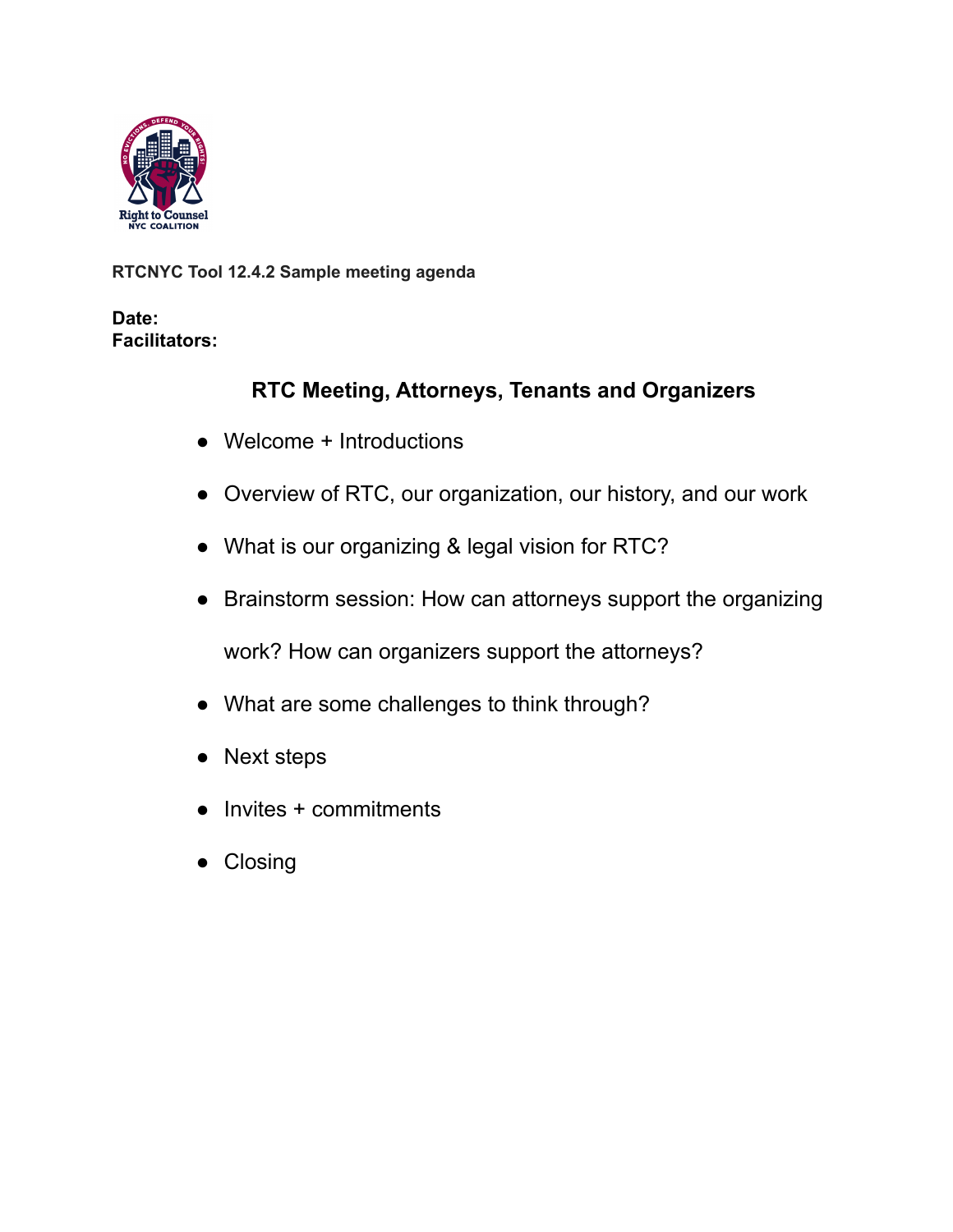## ● **RTC Meeting, Attorneys, Tenants, & Organizers**

- 1. *Intros- Name, organization, handshake activity* **([Facilitator name-7m)**
	- a. Activity: Talk to 2 people & answer: name, org, what is the last song you listened to before you came to the meeting?
- 2. *Overview of RTC, our organization, our history and our work* **(Name-15m)**
	- a. History of RTC w/ Slides. We will have the slides taped. We will have a gallery walkthrough where everyone will read the timeline, and everyone will add a star on the slide that they liked, or that they didn't know about before.
	- b. Discussion on the coalition & the work that we do collectively.
- 3. *What is our organizing & legal vision for RTC?* **(Name-25m)** Reiterate that tenants won this RIGHT. We are using RTC to BUILD POWER! We are using RTC so that tenants learn about their rights, to use it to stop evictions and to build power in their community. As a coalition, we are using RTC to create new demands that transform the systems that are currently in place that fail tenants. To make this happen, we need to work collectively.

Have 1 piece of butcher paper for organizing vision(already filled out--see below) & another for legal vision.

- a. Our Organizing vision:
	- i. Outreach and education
	- ii. new TA's
	- iii. Rent strikes to demand to abolish MCI's
	- iv. targeting certain landlords
	- v. Worst evictors list
- b. Handout sticky notes to every lawyer. They will write down their vision for legal work. When they are done, they will post the post-it note under legal vision. We will do a gallery walkthrough so that everyone can \*(star) their favorite one.
- 4. *Brainstorm ways that Attorneys can support the organizing work & organizers can support the legal work?* **(25m)**
	- a. Report back for organizing vision.
		- i. How can attorneys support this work?